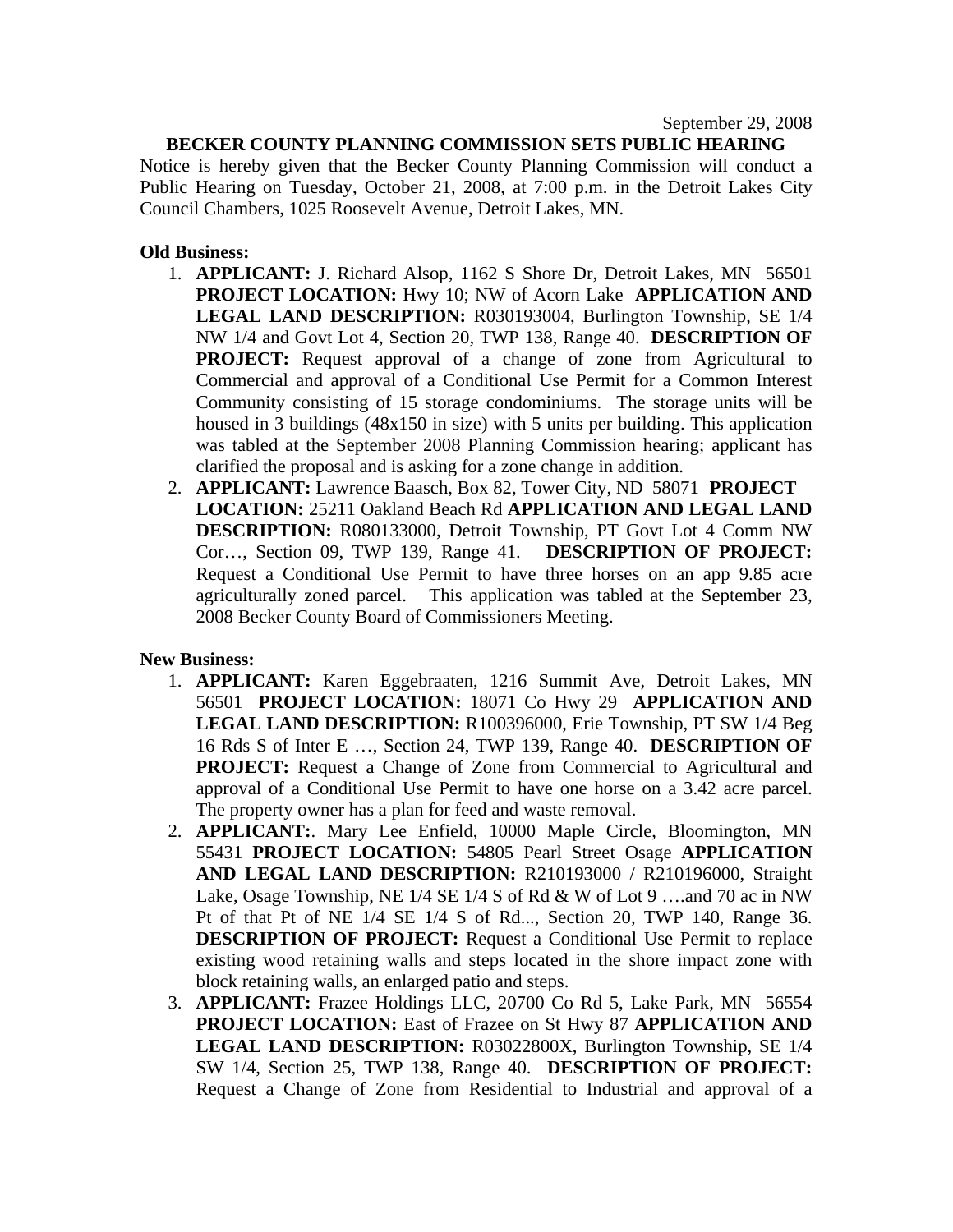Conditional Use Permit for a truck stop and office with onsite parking. The business would include a 60x104 building with an attached 30x32 attached office. There would also be a 100x300 lot for off-street parking. The business would be in operation Monday – Friday between 7:00 am and 5:00 pm. Tree barriers would be planted along the property lines.

4. **APPLICANT:** Michael and Cynthia Schlosser, 13120 Birch Rd, Lake Park, MN 56554 **PROJECT LOCATION:** 13120 Birch Rd **APPLICATION AND LEGAL LAND DESCRIPTION:** R060501000 / R060502000, Upper Cormorant, Cormorant Township, Birch Bay Lots 1 and 2, Section 09, TWP 138, Range 43. **DESCRIPTION OF PROJECT:** Request an after-the-fact conditional use permit for a newly constructed retaining wall in the shore impact zone. The retaining wall was erected to create egress window well areas and is inteded to prevent erosion and limit direct run-off to the lake. The site plan submitted to and approved by the zoning office did not indicate the installation of egress windows or a retaining wall.

All interested persons are invited to attend or submit written comments.

Patricia L. Swenson, Zoning Administrator

PLS/dkm